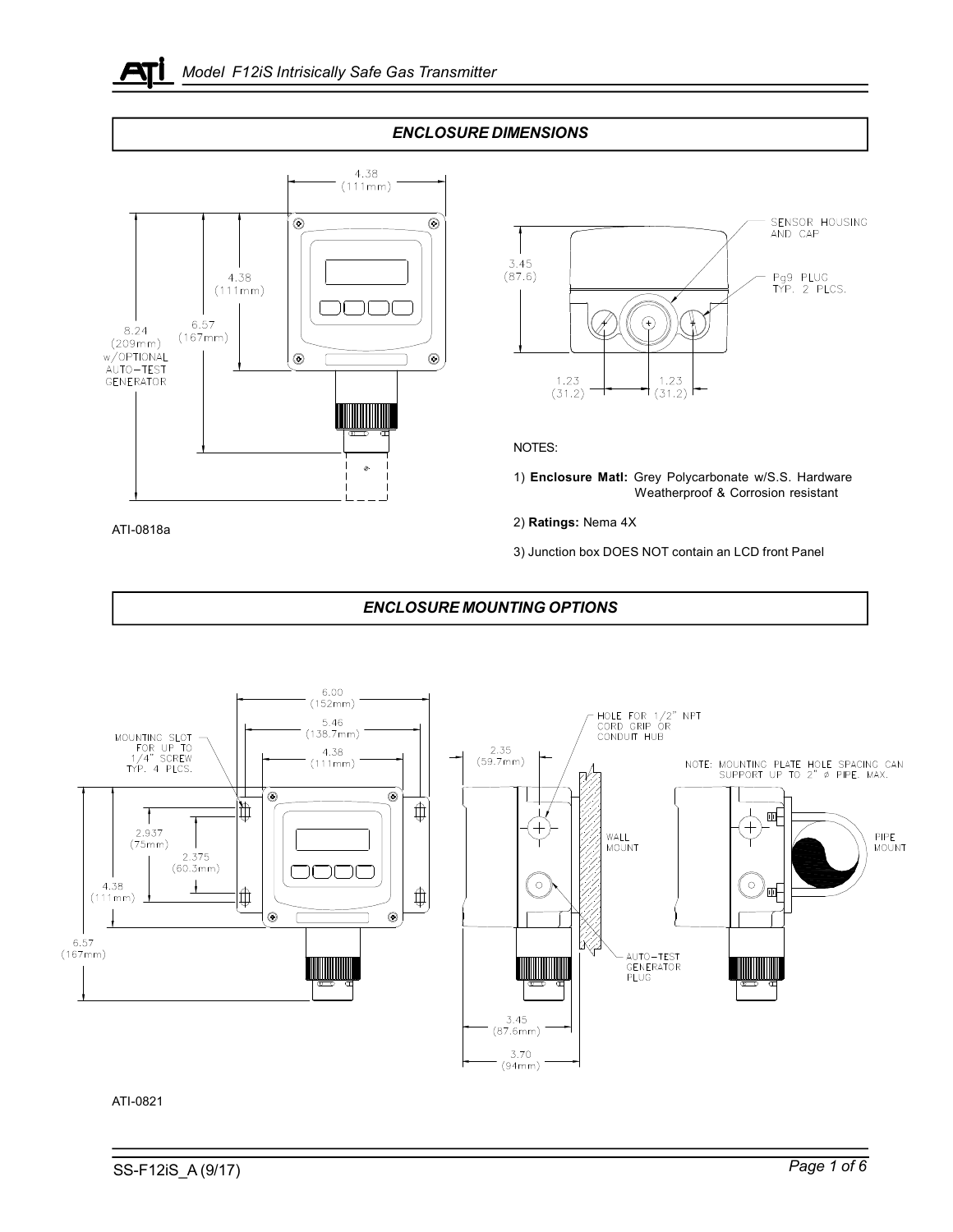

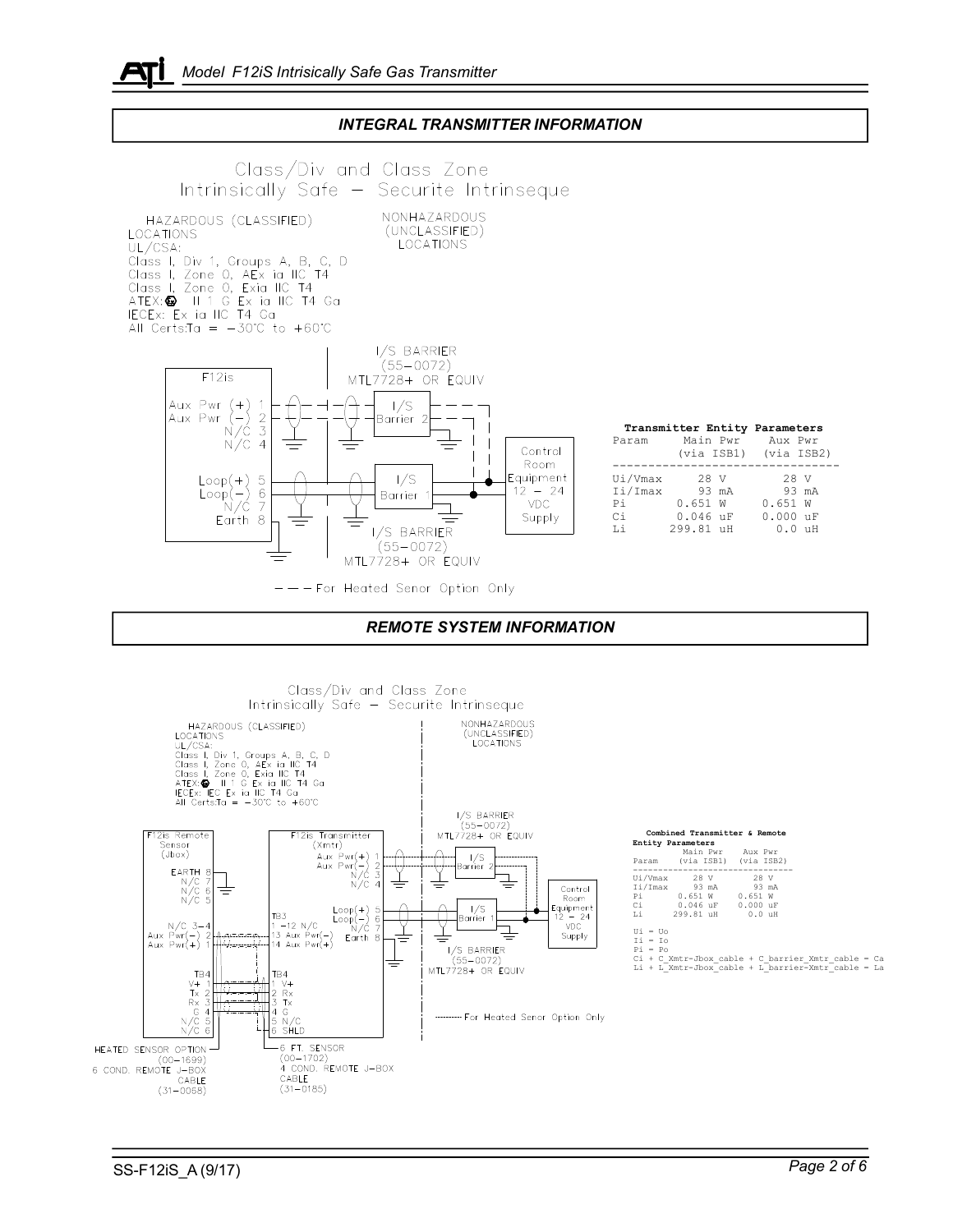

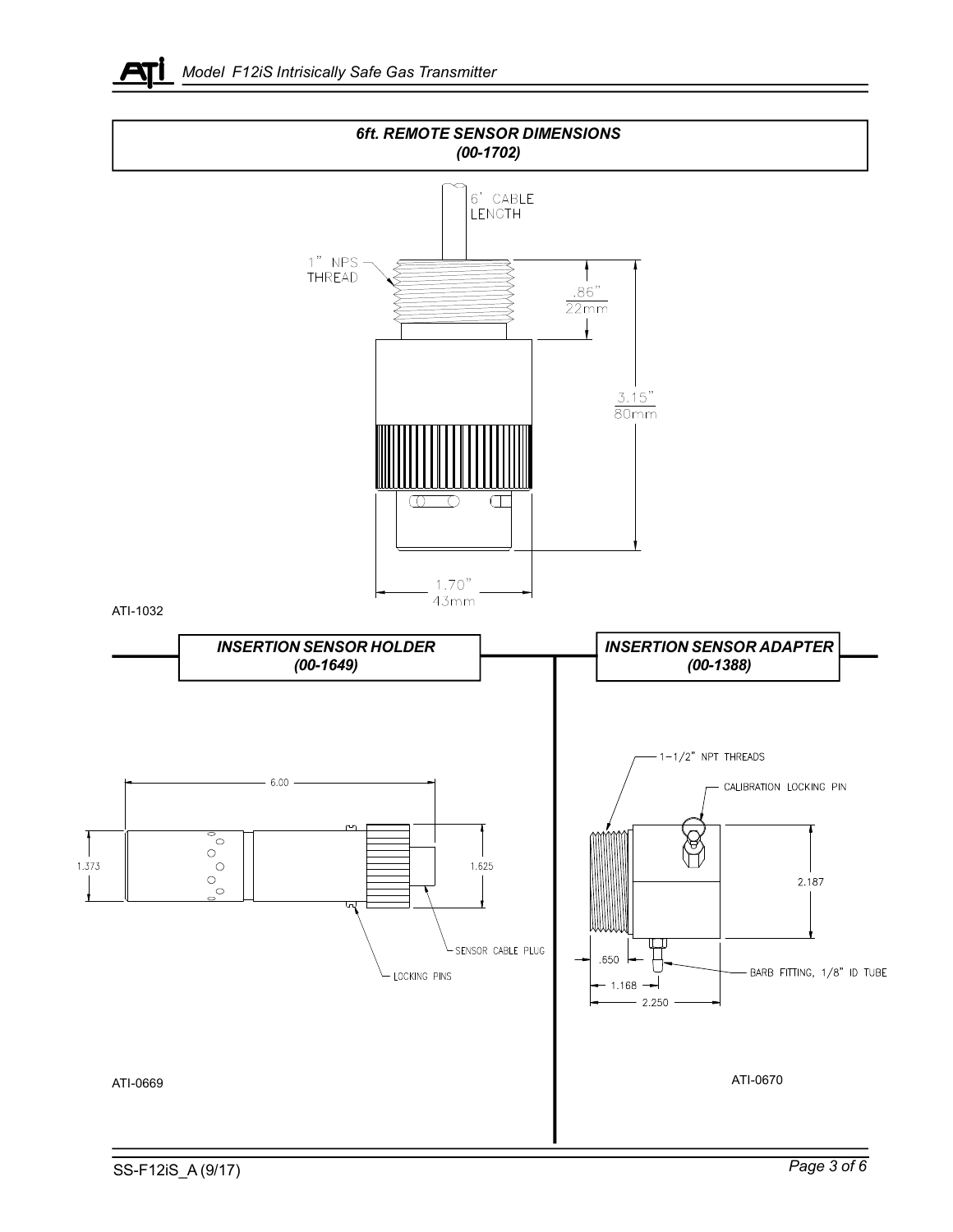





ATI-0664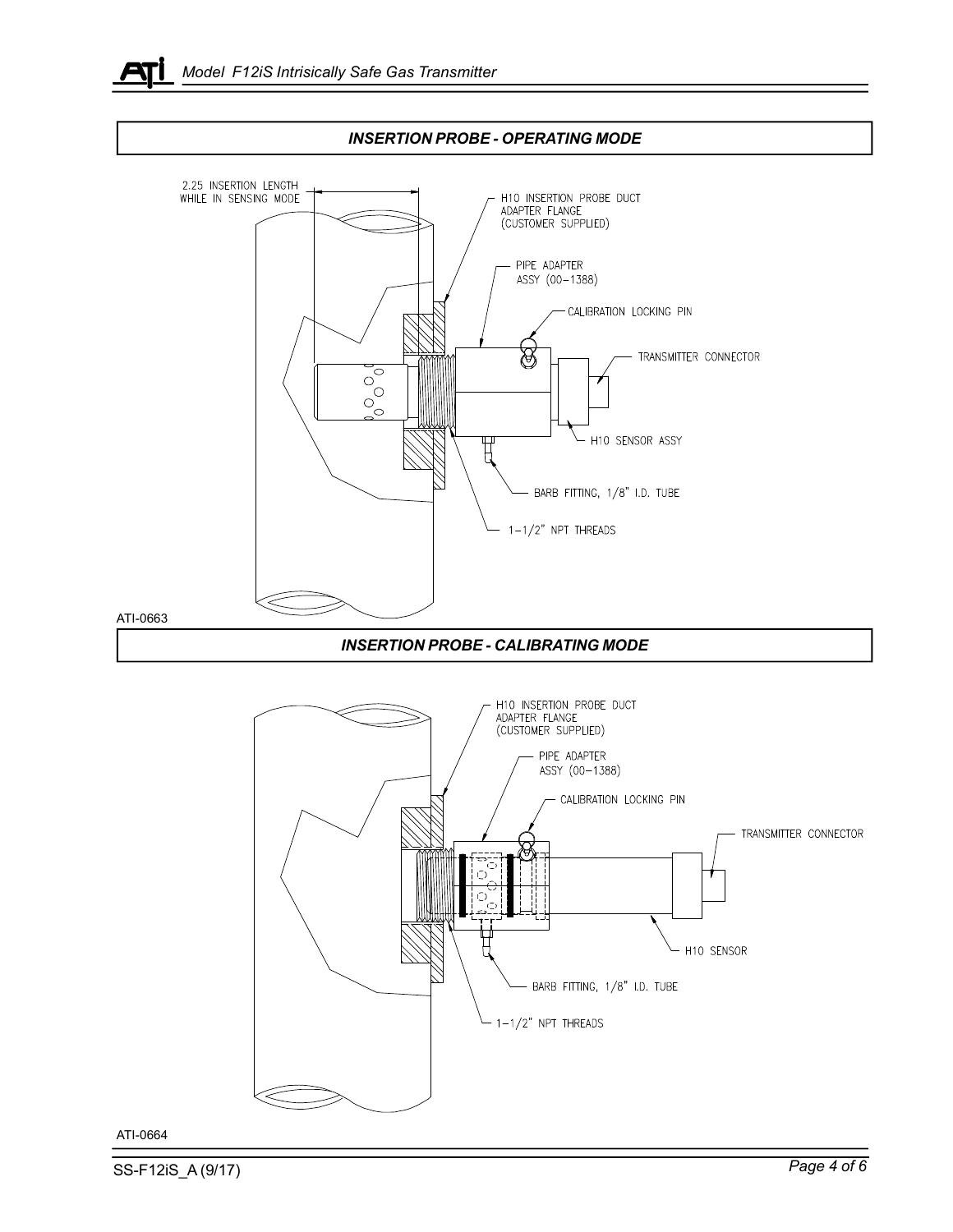

## *INTEGRAL INSERTION PROBE - DIMENSIONS*



ATI-1131